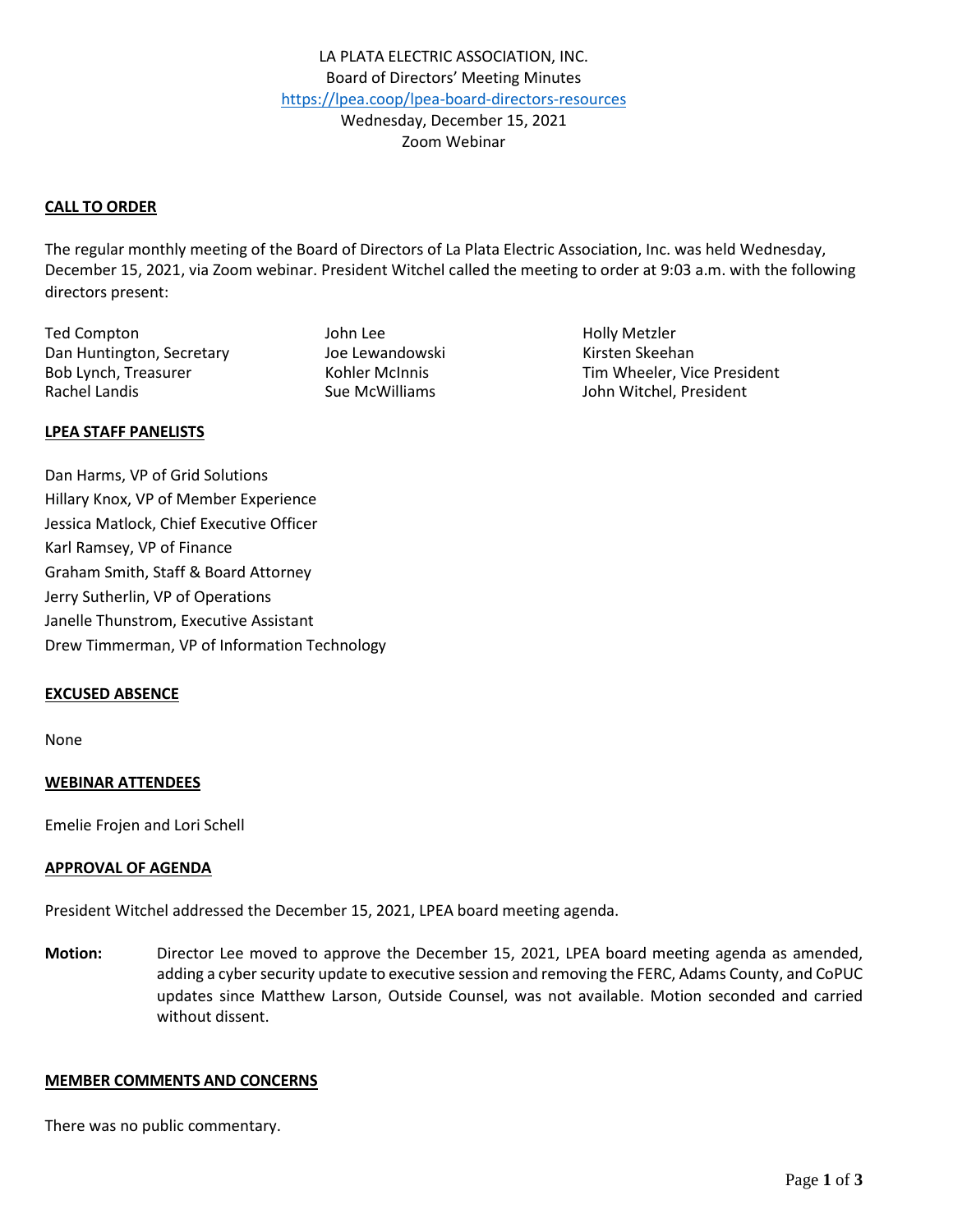# **CONSENT BOARD ITEMS (9:10am)**

President Witchel addressed the Consent Board Items. Director Landis asked to remove the director expense report from the Consent Board Items.

**Motion:** Director McInnis moved to approve the remaining Consent Board Items: The November Board of Directors' meeting minutes, accepting new members, Capital Credits, monthly write-offs, director travel and training requests, and director expenditures. Motion seconded and carried without dissent.

Director Landis explained that her removal of the director expense report was to correct an auto-population error. Attorney Smith noted that directors only need to report attendance at "authorized" meetings, as those are the only meetings where directors are eligible for compensation under Policy 109.

**Motion:** Director Lee moved to approve the December director expense report as amended. Motion seconded and carried without dissent.

# **CEO AND STAFF REPORTS**

# **DIVISION DASHBOARDS (9:20am)**

CEO Matlock reported on key performance indicators for safety, reliability, finance, communications and outreach, beneficial electrification, and information technology. The division dashboard was made public prior to the board meeting. CEO Matlock and staff members took questions and suggestions related to discussed topics.

# **FINANCE REPORT UPDATE (9:33am)**

VP of Finance Ramsey addressed the November 2021 financials. All financial goals were met in November except for cash reserves, which were at 12.9%, lower than the board approved range of 16-20%, due to Capital Credit retirements. VP Ramsey noted that, as of the date of the meeting, cash reserves had returned to 16% and are back within the board-approved range. It was noted that equity percentage was higher than the board approved goal of 45- 50% and that this target range will be reviewed and most likely changed in 2022. VP Ramsey took questions from board members.

# **BOARD ACTION AGENDA**

# **CAPITAL CREDITS REVIEW (9:46am)**

VP Ramsey gave a presentation on Capital Credits, where they come from, how they are allocated and the difference between Tri State's and LPEA's allocations and retirements. VP Ramsey also summarized the history of allocations and retirements from Tri State and LPEA. VP Ramsey took questions.

# **FINANCE AND AUDIT COMMITTEE UPDATE (11:09am)**

Referring to the written Finance and Audit Committee (FAC) report, Committee Chair Lynch gave a brief update. Committee Chair Lynch discussed optimizing dates for future budgeting and incorporating assumptions such as supply chain and inflation.